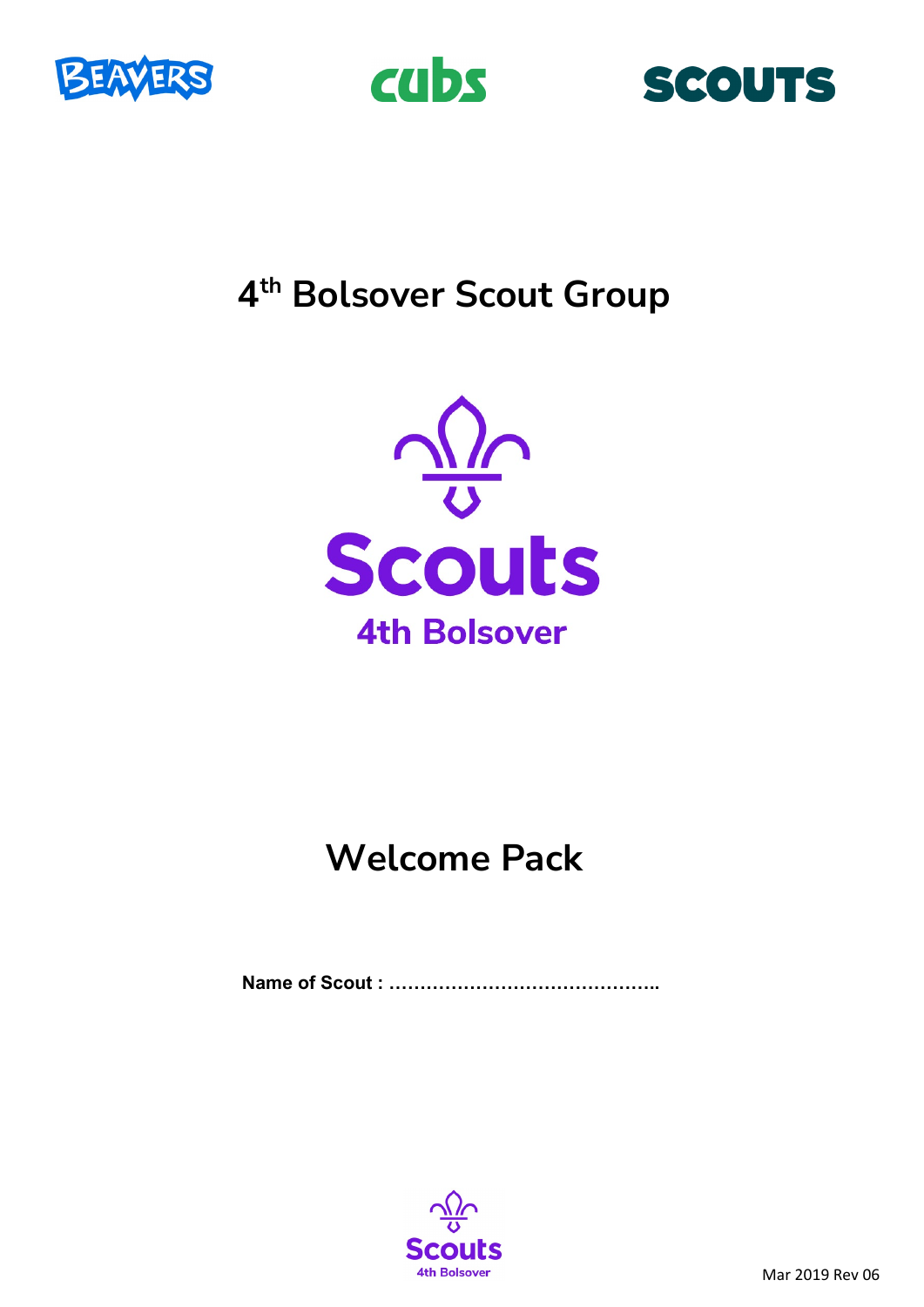# **Contents**

- 1. Welcome
- 2. Scouting
- 3. The Promise & Investiture
- 4. Group and Sections
- 5. Subscriptions
- 6. Trips and Activities
- 7. Gift Aid
- 8. Uniform
- 9. Badge Work
- 10.Child Protection and Health & Safety
- 11.Behaviour Policy
- 12.Data Protection
- 13.Further Information

Beaver Scout Uniform & Promise

Cub Scout Uniform, Promise & Law

Scout Uniform, Promise & Law

Group Contacts

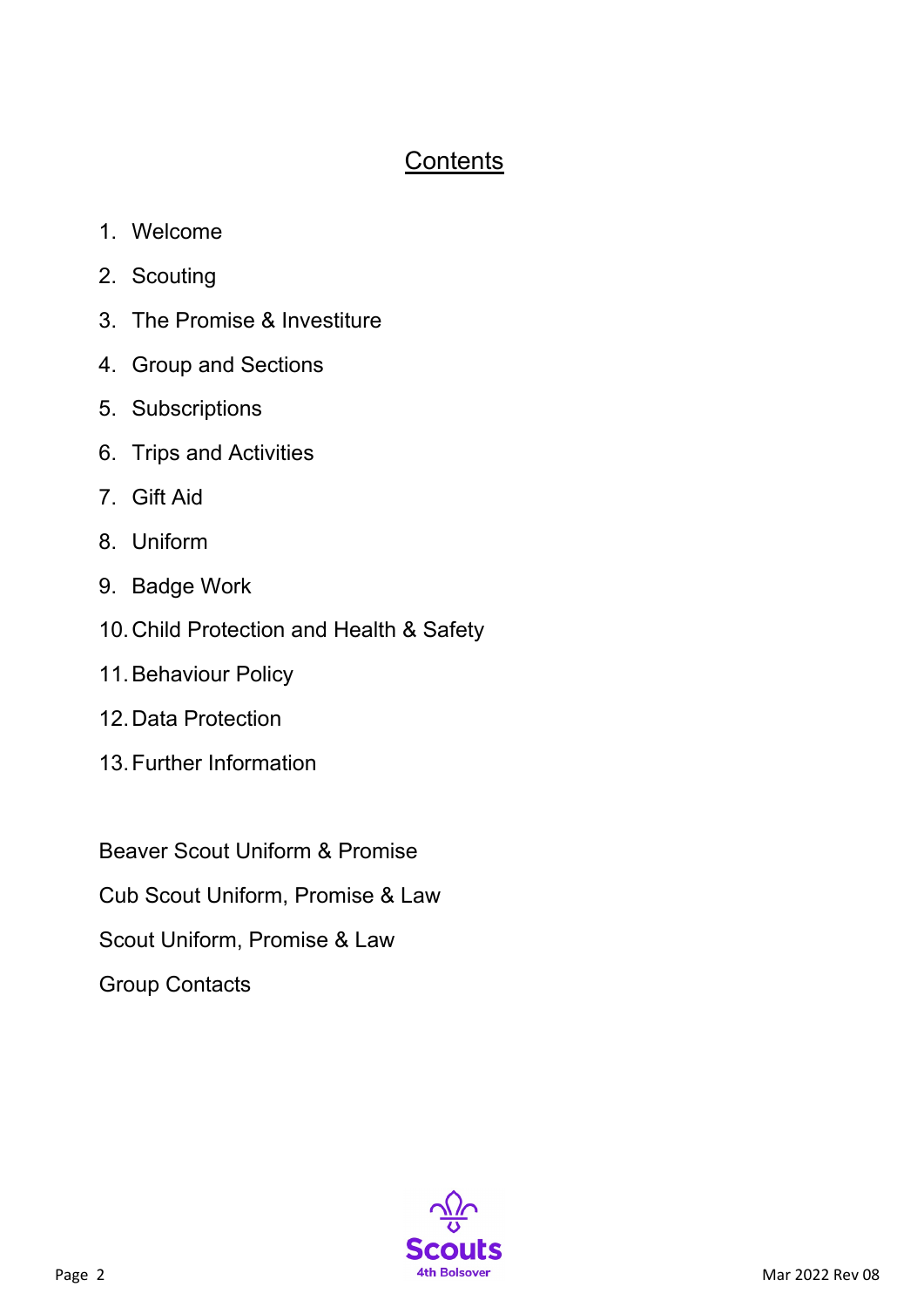### **1. Welcome**

As your young person has expressed a wish to join us at 4th Bolsover, we would appreciate it if you could spend a little time to read the enclosed information. This information pack will provide you with basic information regarding Scouting and the Group.

There are also several forms that come along with this pack which are required to be completed and **returned to us within 2 weeks of your young person paying subscriptions.** The purpose and reason for these forms is explained within the pack.

#### **2. Scouting**

The Scout Movement is a voluntary, global, co-educational youth organisation, the largest in the world, with over 28 million Members in 216 countries and territories. **The Movement is mainly operated by local volunteers.** In the UK, Scouting is organised through The Scout Association which has a clear purpose:

• *To help young people achieve their full physical, intellectual, social and spiritual potential as individuals, as responsible citizens and as Members of their local, national and international communities.* 

The Scout Association offers everyday (and some more unusual!) adventures and activities to almost 400,000 young people across the UK. Scouting is open to all young people aged 6 to 25 of every faith and background, as long as they are prepared to make the promise. A number of variations of the promise are available to cover a range of faiths and nationalities.

There are also plenty of opportunities for adults to become involved as Leaders, Assistants, and Administrators and as Group Supporters.

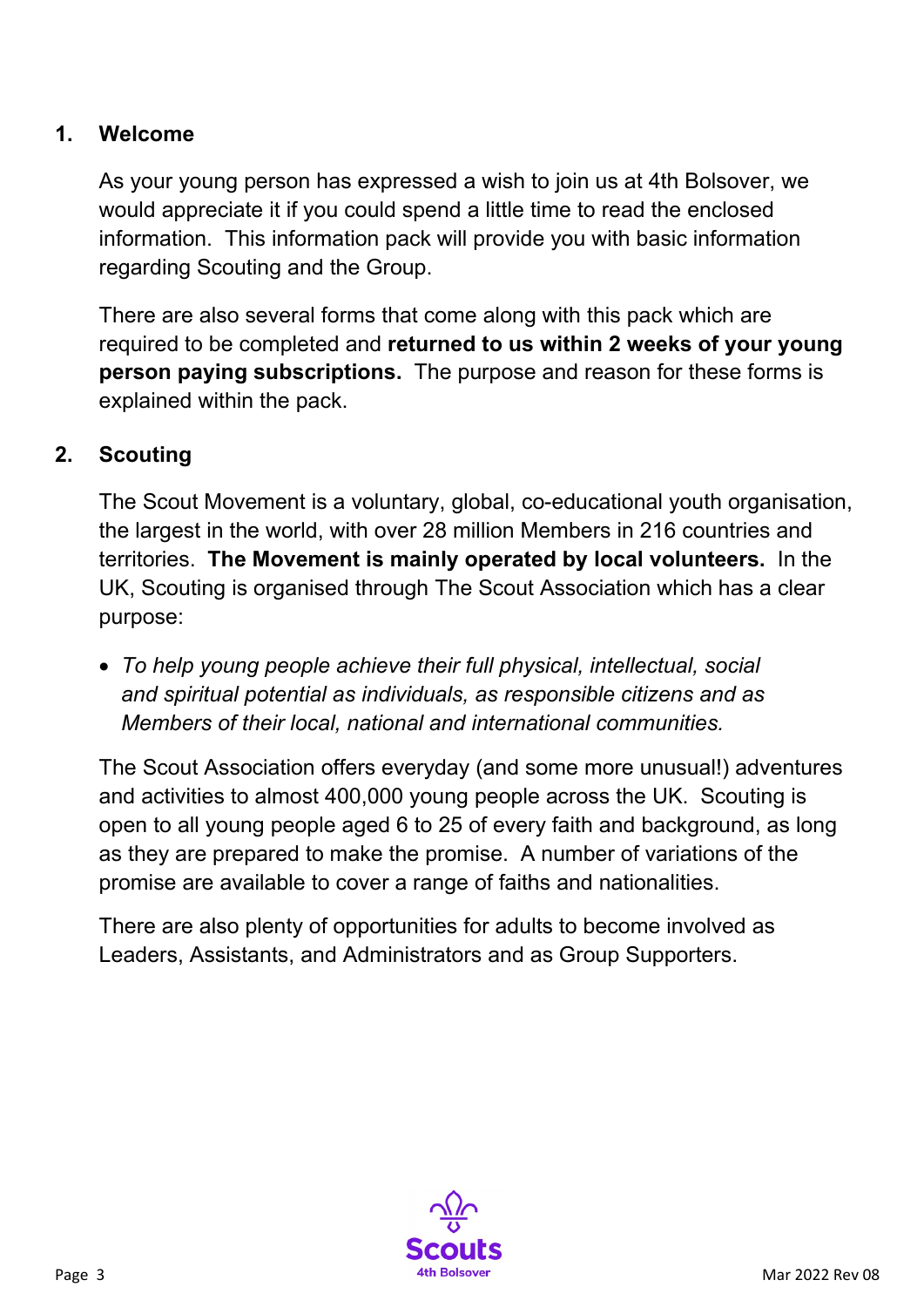If you would like to be involved with our Scout Group, then please contact one of our Section Leaders. As a member of our Group we hope to endeavour to ensure that your child can help to make the world a better place. Scouting makes a positive contribution to society by helping young people to develop as active members of the community who:

- Are self reliant,
- Are caring,
- Are responsible.
- Show commitment.

However, most importantly this continual personal development works best when the young people are working in partnership with adults. They do this by:

- Taking part in a variety of activities and new experiences,
- Exploring the outdoors,
- Participating in teams,
- Taking responsibility,
- Taking part in a Balanced Programme

The Programme is a continuous progression of training, activities and awards that covers everything that young people do in Scouting from the age of **6 to 25**. Whilst the activities they take part in will depend on their age, each Section gives young people the opportunity to learn by doing.

The main programme areas are:

- Outdoor & Adventure
- World
- Skills

Leaders undertake training to deliver this programme, ensuring our young people stay safe while they enjoy themselves and learn.

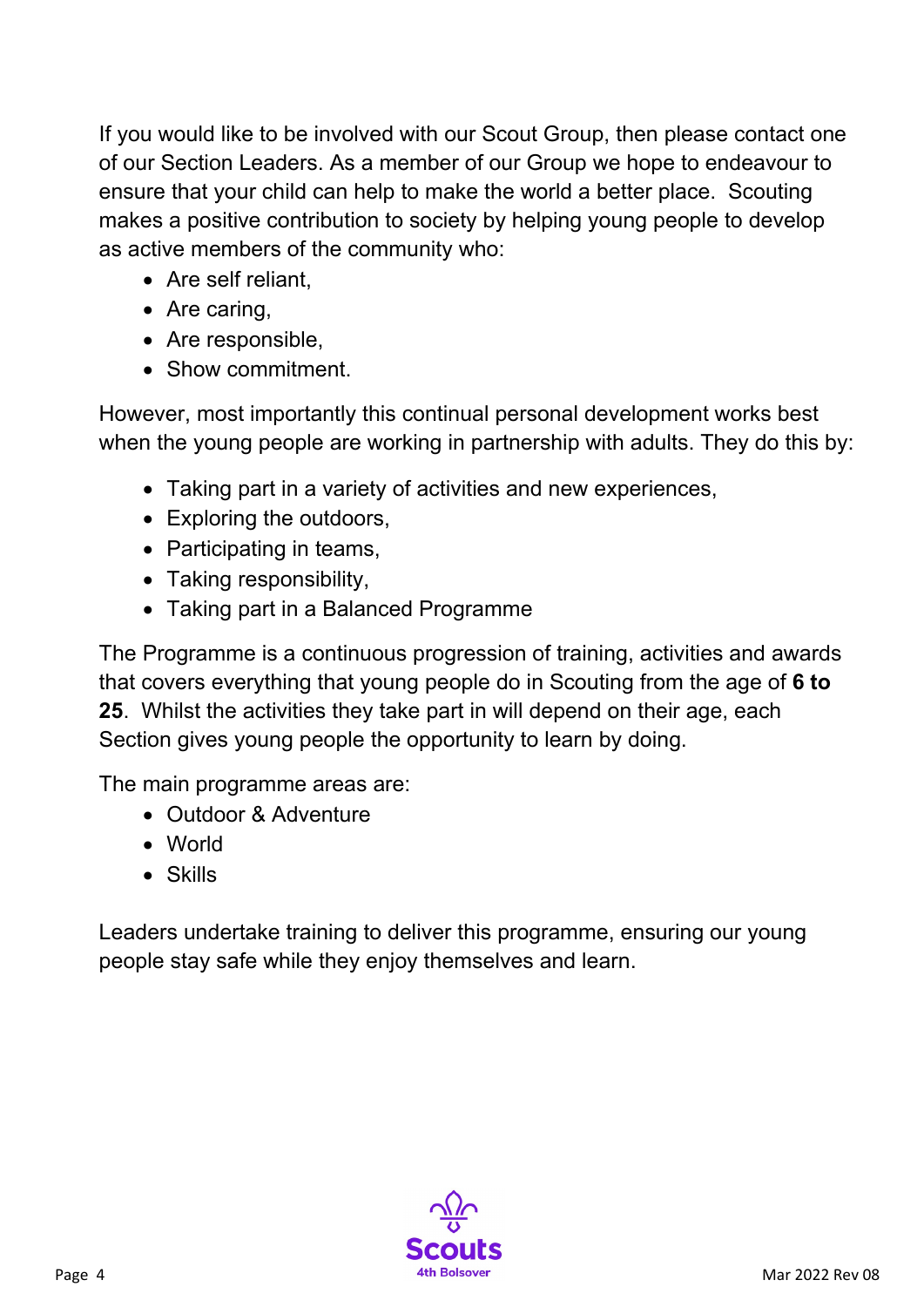## **3. The Promise & Investiture**

Our Scout Group is an "Open Group" which means we are **not** affiliated to any religion and that as long as your child meets the general requirements for membership of the Scout Association they are welcome within our Group.

*Once the young person has shown a commitment to the group in attending a Beaver/Cub/Scout meeting, for a minimum of 6 continuous weeks, in addition to purchasing the required uniform, they will* be asked to make a promise at an **investiture** ceremony and become a member of the Scout Association. This would normally be undertaken on a normal meeting night, at the end of a half term, it could also be carried out at a special event for your child; however, as it is your child's investiture it would only be carried out when they were ready. You, of course, would usually be more than welcome to witness this ceremony.

The promise that they make will be dependent on the section that they are joining. The general promise for each section is attached; the promise can, however, be altered in a number of ways to take into account religious beliefs; nationality and/or special needs.

In the promise your child will undertake to either "love God" or to do their "duty to God" (or their choice of deity) *with an alternative promise now available.*

Their Leader can generally answer any questions that you or your child may have with regard to the promise.

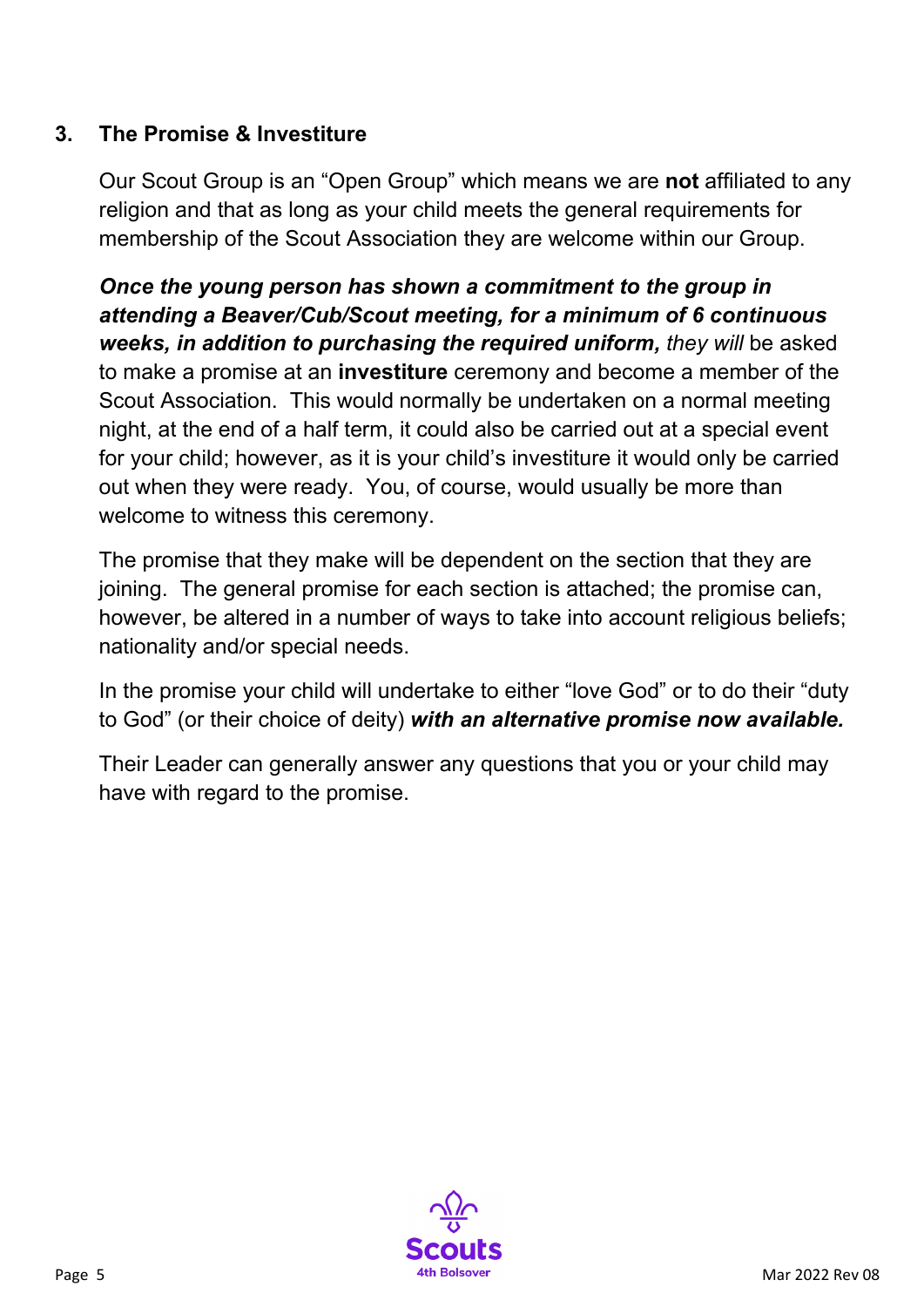### **4. Group and Sections**

The Group now consists of Beaver, Cub and Scout sections.

All sections meet at the Parish Rooms, Hornscroft Road, Bolsover

- **Beavers** 6 8 years old Thursday 5:15pm to 6:15pm
- **Cubs** 8 10 ½ years old Thursday 6:30pm to 8:00pm
- **Scouts** 10 ½ 14 years old Monday 6:30pm to 8:30pm

With all sections, there is some flexibility in age ranges.

However, please note that these are the normal meeting times. Outside of these times leaders are **not** responsible for your children and need time to set up. Therefore, **no Beaver/Cub/Scout can enter the main hall until a Leader allows, please wait outside or in the corridor.**

The Group feeds into a District Explorer Scout Unit (14 – 18), however all group members that progress to the District Explorer Unit are more than welcome to return to the Group as "Young Leaders" with any of the sections, once they have completed six months away from the section they left.

The Group can always benefit from assistance either as a Leader, helper or a member of the Group's Executive Committee or even as an occasional specialist skills instructor, passing on skills or hobbies.

# **Enquiries**

As time is limited during a meeting night, we would ask that if, during your young person's time in Scouts, you have any queries about subscriptions, camps or activities, you would please complete an enquiry form at a meeting night where it will be passed to the relevant person (Eg. Treasurer, Group Scout Leader).

Alternatively, please contact the Executive Committee by email who will ensure your enquiry is dealt with: **exec@4thbolsoverscouts.co.uk**

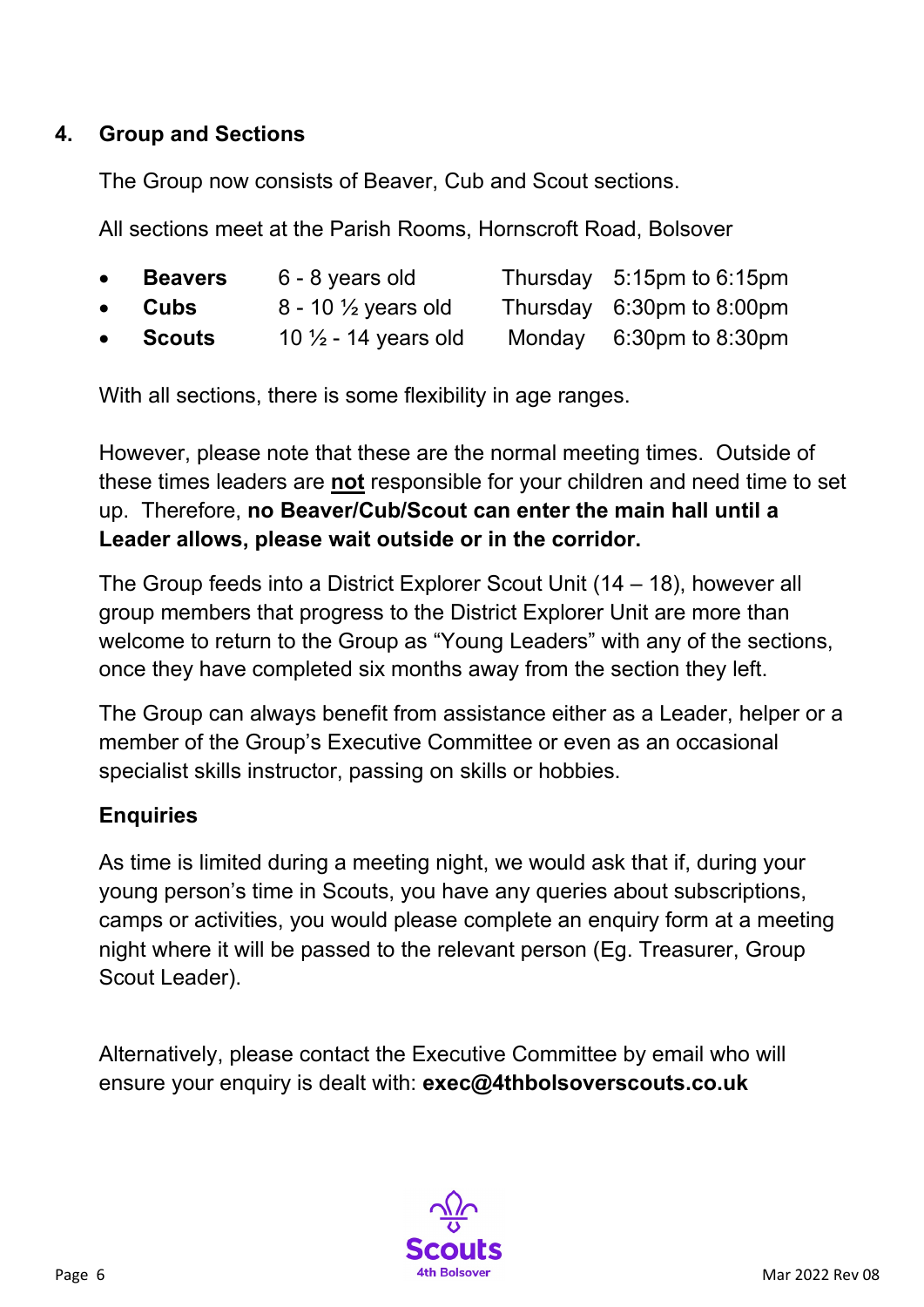## **5. Subscriptions**

At the current time subscriptions are:-

Beavers £9.50 per month Cubs £11.00 per month Scouts £12.00 per month

Subscriptions are required to be paid at the beginning of the month, each month, through the Online Scout System (OSM). A payment request will come to you through email. Once you receive this request, set up the subscription and the payment will be taken every month from then on.

If you find that this is difficult please speak to our Group Scout Leader or Treasurer, so an alternative arrangement can be made.

These subscriptions cover the cost of :

- paying rent to the Church for the use of the Parish Rooms.
- paying membership fees to the Scout Association both nationally and locally, known as Capitation.
- paying for the programme expenses, craft items, badges completed in session time and other activities (there may be a small additional charge for visits and visitors)

Some other activities such as camps, will incur costs which **MUST** be paid in full by the closing date given in any letters issued. Failure to pay by this date results in your Beaver, Cub or Scout forfeiting their place and all deposits paid.

We must also state that as we have waiting lists for all our sections, **a complete or intermittent non-attendance of a half-term (with no notification to a Leader) will result in the young person's membership being revoked and their name being added to the waiting list. However, if you notify a Leader that your young person is ill, their absence will be recorded but not count towards regular non-attendance.**

#### **Membership Fee - Investiture**

A one-off payment of a £10.50 membership fee applies to all new members, which will cover the initial cost of the Scout Group neckerchief (necker), the District badge, the Group badges, and a woggle. This payment must be made through OSM payment system.

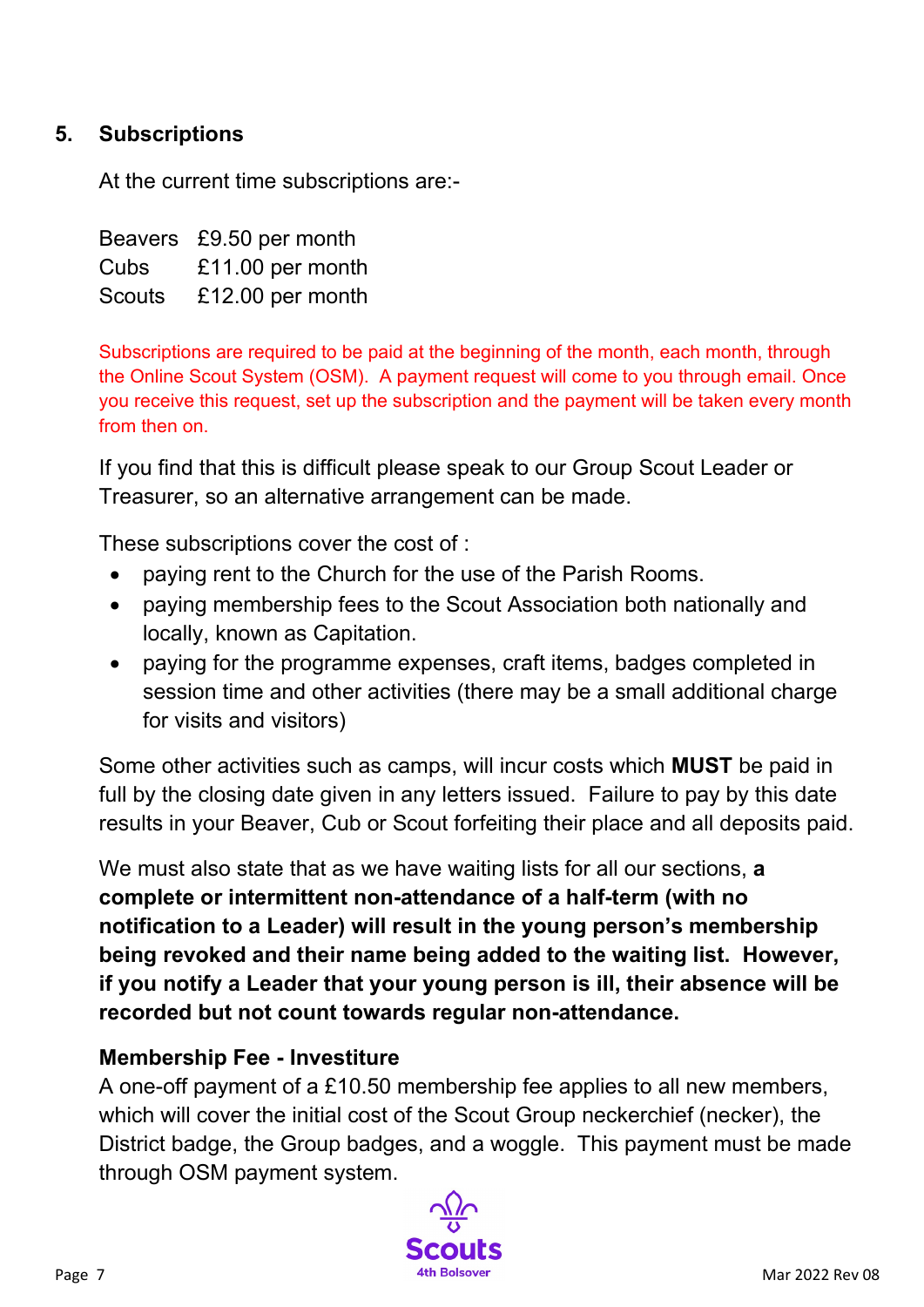## **6. Trips and Activities**

There are very few activities that members of The Scout Association are actually banned from doing. Consequently, if it is possible to do something, and there is a large enough request to do it, we will try to organise it. When organising trips or activities **we have to impose a cut off date for responses**. This is generally due to purchasing tickets, booking spaces, completing risk assessments and requesting parental permissions for the event. **However, until your young person has been invested and/or attended a 1 night local camp they will not be invited to attend a camp longer than 1 night.**

We also believe that no one should miss out, therefore, if at any point, paying for subscriptions or activities becomes an issue please email [\(gsl@4thbolsoverscouts.co.uk\)](mailto:gsl@4thbolsoverscouts.co.uk), the Acting Group Scout Leader, in confidence, with details and a contact number.

There are several ways to pay: -

- Pay by instalments using a card payment scheme.
- Make payments directly into the Group's bank account (please ask for further details)

# **7. Gift Aid**

Gift Aid is a simple government initiative which allows donors to increase the value of their donations at no extra cost to them. For every pound given, charities can get an extra 25 pence from HM Revenue & Customs, helping donations go further.

So, if you are a tax payer, and you haven't done so already, please fill out a Gift Aid Form.

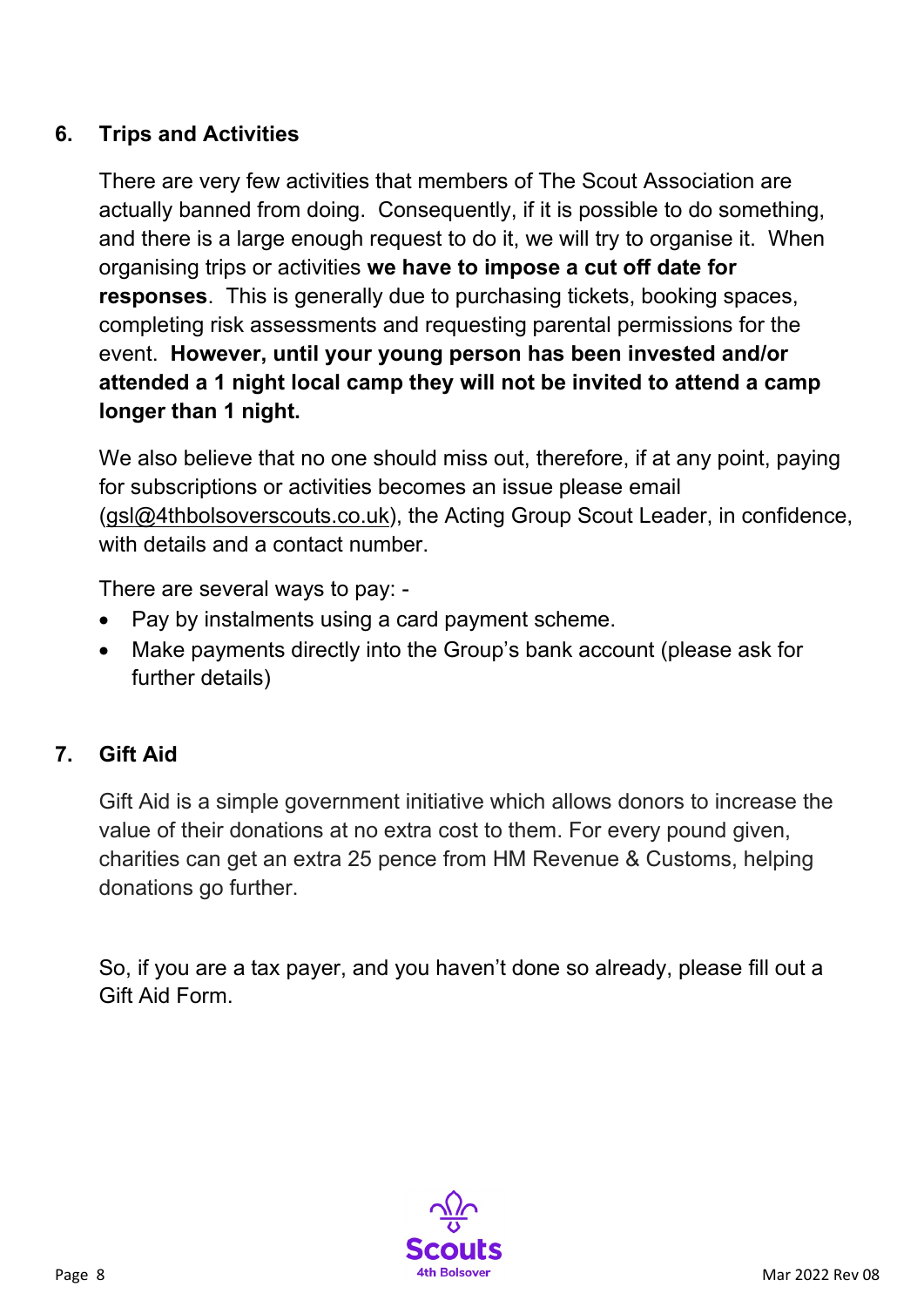## **8. Uniform**

Details of the uniform for each section and the location of badges can be found at the back of this booklet.

On a meeting night, we would normally expect your child to wear the upper part of their uniform, with combat trousers/jogging bottoms or similar and appropriate footwear, taking into consideration that we undertake a wide range of activities (which can often be messy).

For parades, presentations and representation in the community formal uniform is required. This consists of the normal upper part of their uniform with **black "school" type trousers/skirt.**

- **Beavers** Turquoise sweatshirt/hoodie or polo shirt and Group neckerchief (necker)
- **Cubs** Dark green sweatshirt/hoodie or polo shirt and Group neckerchief (necker)
- **Scouts** Teal green smart shirt/blouse and Group neckerchief (necker)

The Group neckerchief is forest green, with a maroon border, available from the Group. As the necker is included in the cost of membership, should it need replacing, there will be a small cost incurred.

#### **9. Badge Work**

Members of all ages work towards attaining awards both in their chosen activities, and are awarded badges. From Circus Skills and Street Sports to Imagination and Public Relations, there is a wide range of choice of Activity Badges for all Sections.

Hobbies that your child has can also be used to help both "activity badges" and progressive training awards.

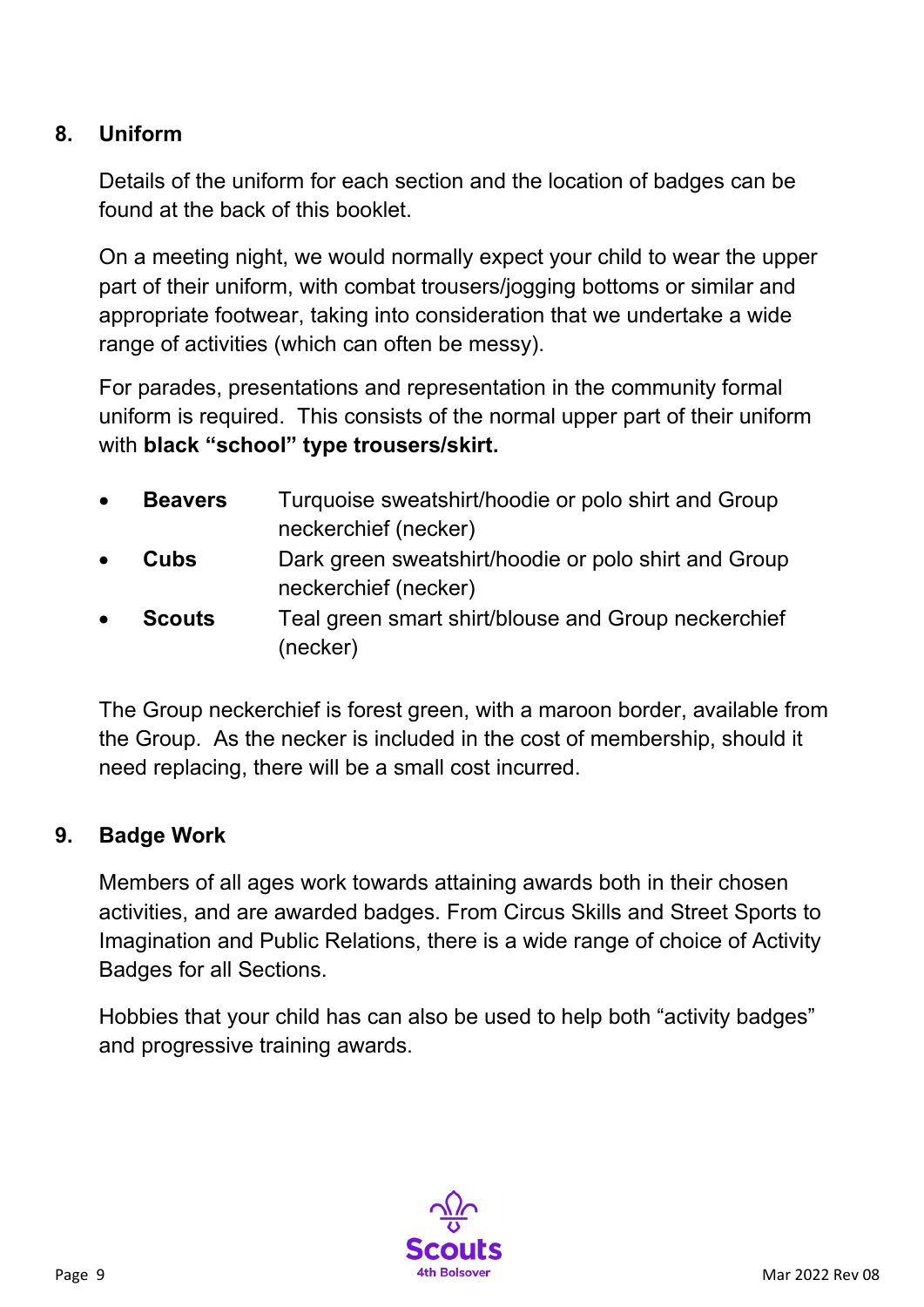These are generally awarded for trying new activities and doing their best at them for the younger sections whilst Scouts do have some badges that specific standards must be met. Generally, the effort needed to obtain the badge or the standard required increases as your child progresses through the sections.

In addition, there are six staged Activity Badges. These have been designed to provide a unified approach throughout the Sections.

These staged Activity Badges have several stages:

| <b>Air Activities</b> | <b>Community Impact</b> | <b>Digital Citizen</b> |
|-----------------------|-------------------------|------------------------|
| <b>Digital Maker</b>  | <b>Emergency Aid</b>    | <b>Hikes Away</b>      |
| <b>Musician</b>       | <b>Nautical Skills</b>  | Navigator              |
| <b>Nights Away</b>    | <b>Paddle Sports</b>    | Sailing                |
| Swimmer               | Time on the Water       |                        |

A young person can gain whichever badge is appropriate to the level they have reached. It is possible, for example, for a Beaver Scout who is an excellent swimmer to gain a higher-level badge than a Scout who has just taken up the activity.

Occasionally your child may be asked to undertake things at home to work towards badge-work or challenges being undertaken on a meeting evening.

There are "Joining In" awards which are presented with the number to indicate how many years a young person has regularly attended and participated in the balanced programme across the whole Scout Movement. Only the highest numbered badge is worn.

Each section has a number of Challenge Badges; these can either be done individually or in groups. On completion of a number of these your child can earn the relevant Chief Scouts Award, the highest award earned worn on their uniform.

- Beaver Scouts 6 Challenges Chief Scout's Bronze Award
- Cub Scouts 7 Challenges Chief Scout's Silver Award
- Scouts 9 Challenges Chief Scout's Gold Award

When your child is ready to move onto the next section there are "Moving On" awards for each section.

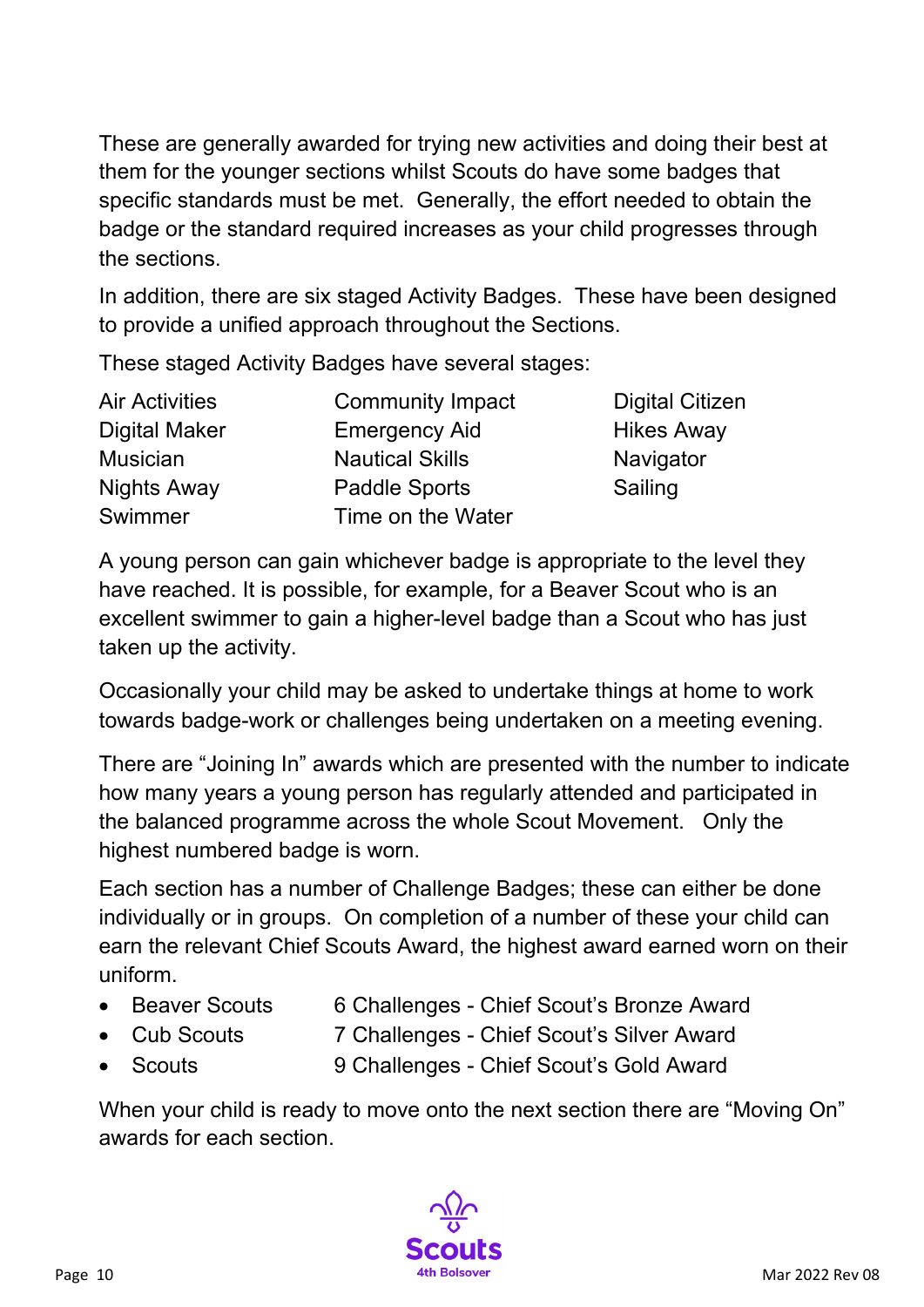## **10. Child Protection (Safeguarding) and Health & Safety**

The Scout Association's policies, rules, code of behaviour, advice on Child Protection (Safeguarding) and safety policy are there to ensure our young people stay safe whilst the Programme of Activities, that we provide, is fun, exciting and challenging. Most importantly we must also make sure that all activities undertaken are safe.

It is the policy of The Scout Association (and therefore of the Group) to safeguard the welfare of all Members by protecting them from physical, sexual, emotional and neglectful harm.

The Scout Association is committed to:

- Taking into account in all its considerations and activities the interests and well-being of young people;
- Respecting the rights, wishes and feelings of the young people with whom it is working;
- Taking all reasonable practicable steps to protect them from physical, sexual, emotional and neglectful abuse, and
- Promoting the welfare of young people and their protection within a relationship of trust.

All adults aged eighteen or over, no matter what their role or involvement within Scouting, are responsible for putting this policy into practice at all times. All Leaders and adults, involved in helping, have been subjected to, and passed, the Disclosure and Barring Service checks (formerly CRB).

In addition, there is always a First Aider present at all meetings. However, accidents occasionally can happen and in order to comply with The Scout Association's own health and safety policies we require certain information regarding emergency contacts (next of kin, emergency contact numbers etc.).

If this information changes e.g. change of address or phone number, please let us know. A general information contact form is also required to be completed.

Further information and consent forms may be required for specific activities.

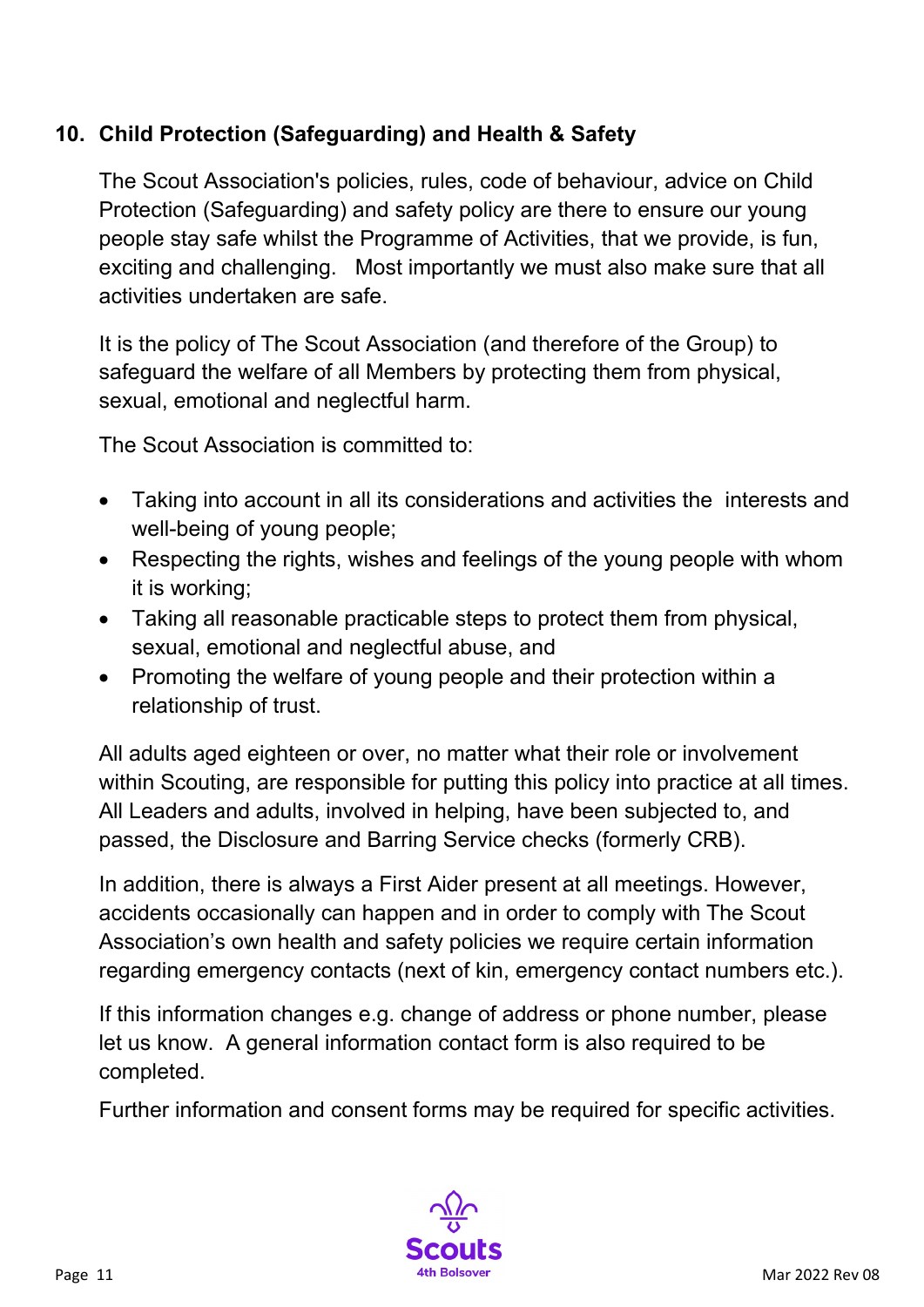The Group accepts members with Special Educational Needs and is required to know of any special requirements, 1:1 support, allergies etc that your child may require or have.

All information provided is kept confidential and it is normal for us to ask for a new form to be filled in when your child moves sections to ensure that we have up to date information.

### **11. Behaviour Policy**

All Beavers, Cubs and Scouts are expected to be polite, considerate and respectful to others, to take turns, share, play fairly, be quiet when others are speaking, and to take care of the equipment provided. Fighting, kicking, shouting, teasing, bad language, hitting and pushing are not acceptable and inappropriate behaviour will not be tolerated.

Minor incidents will be dealt with by a verbal warning and/or sitting out of a game or activity for a short period. 4<sup>th</sup> Bolsover Scout Group has, though only on rare occasions, a yellow and red card system to deal with any inappropriate behaviour. If a Beaver, Cub or Scout cause significant physical or emotional harm to another then they will receive a card. For more serious incidents, if 2 Yellow cards are presented in an evening, then a Red card will follow.

If a Red card is presented they will be asked to not attend the following week's meeting. If 2 Red cards are presented in a term they will be asked to leave the group.

Parents will be informed of all yellow and red card incidents. The support and cooperation of all parents in reinforcing these rules will ensure that are Beavers, Cubs and Scouts can enjoy and benefit from all our activities.

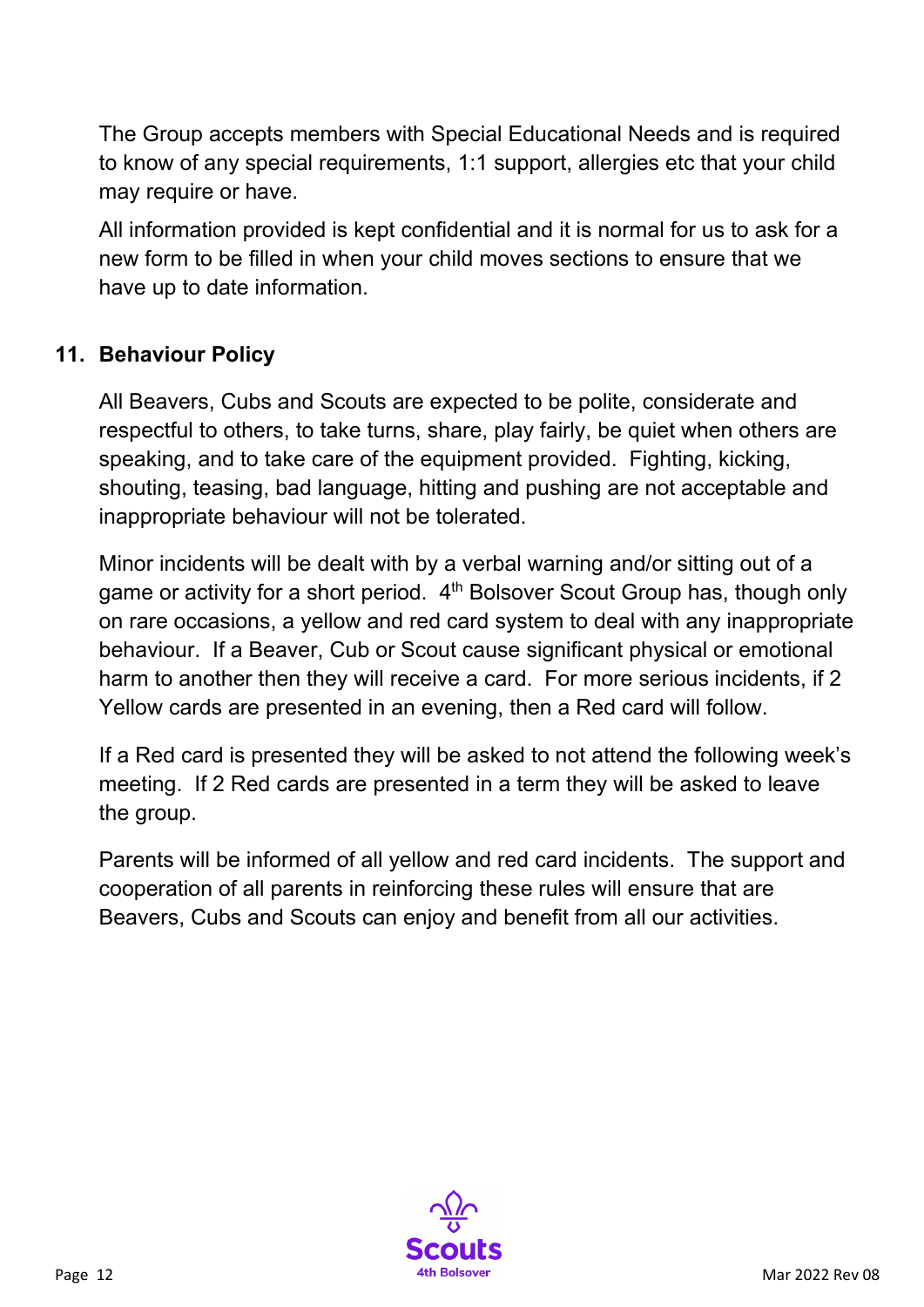#### **11. Data protection**

Looking after the information we hold about our young people.

If we handle and store information about identifiable, living people we are legally obliged to protect that information. Under the Data Protection Act, we must:

- only collect information that we need for a specific purpose;
- keep it secure;
- ensure it is relevant and up to date;
- only hold as much as we need, and only for as long as we need it; and
- allow the subject of the information to see it on request.

#### **12. Further Information**

Further details regarding the uniform, badge requirements and other sectional information can be found on the Internet at [www.scouts.org.uk.](http://www.scouts.org.uk/) and on the following pages of this booklet.

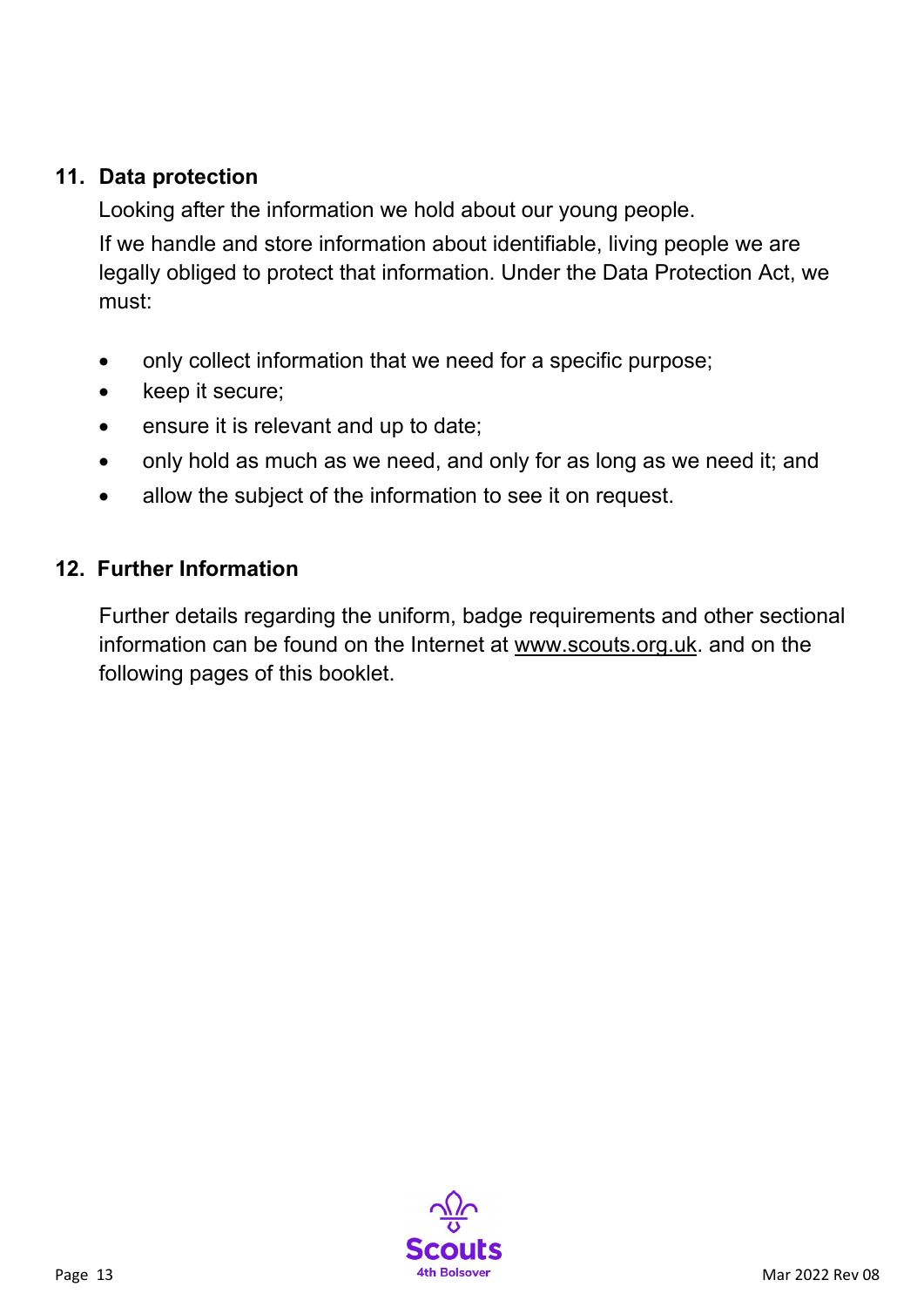## **Beaver Scouts Uniform and Promise**

#### *The Beaver Scout Promise*

I promise to do my best To be kind and helpful And to love God.



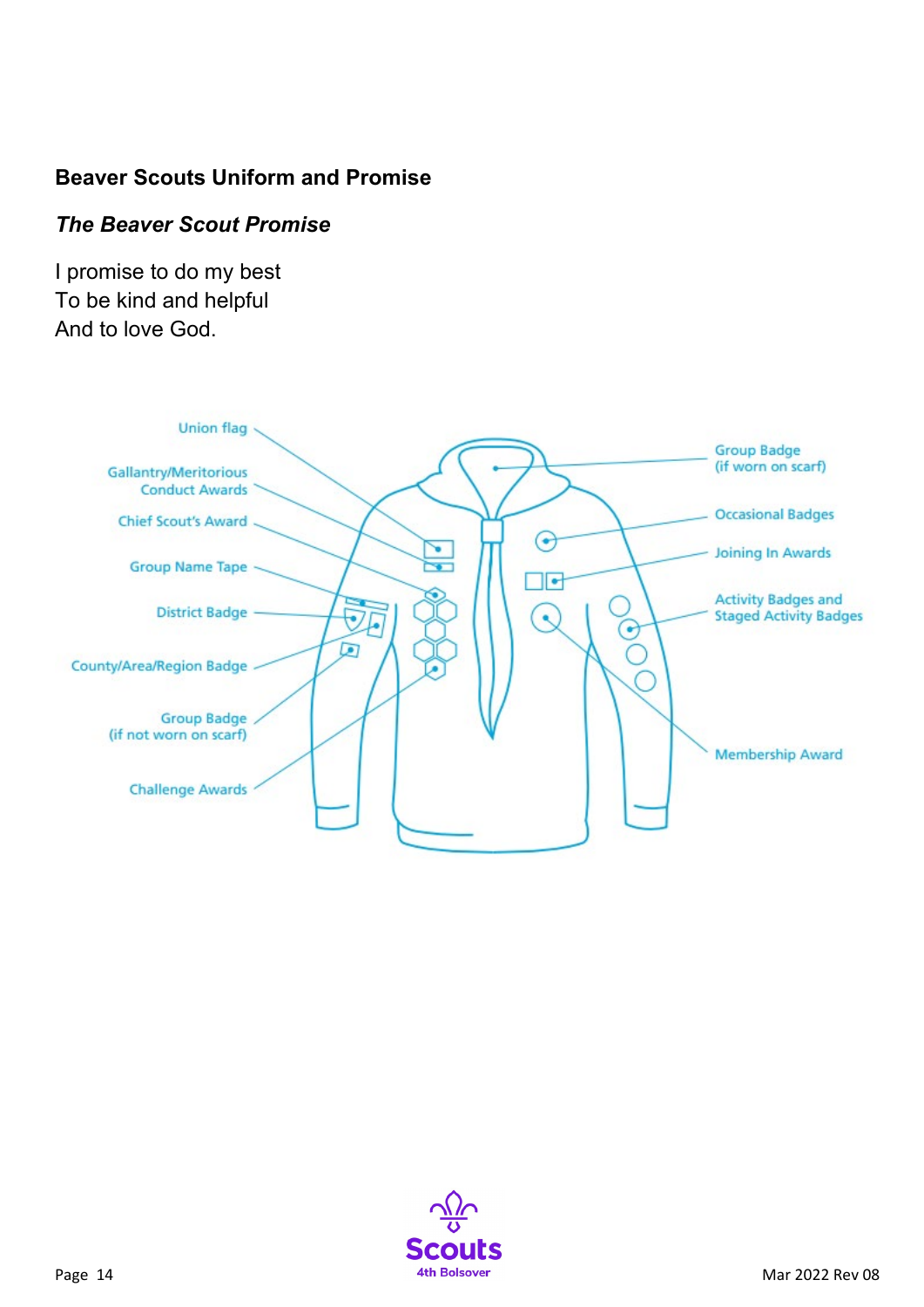### **Cub Scouts Uniform, Promise and Law**

#### *The Cub Scout Promise*

I promise that I will do my best To do my duty to God and to the Queen, To help other people And to keep the Cub Scout Law

#### *The Cub Scout Law*

Cub Scouts always do their best Think of others before themselves And do a good turn every day



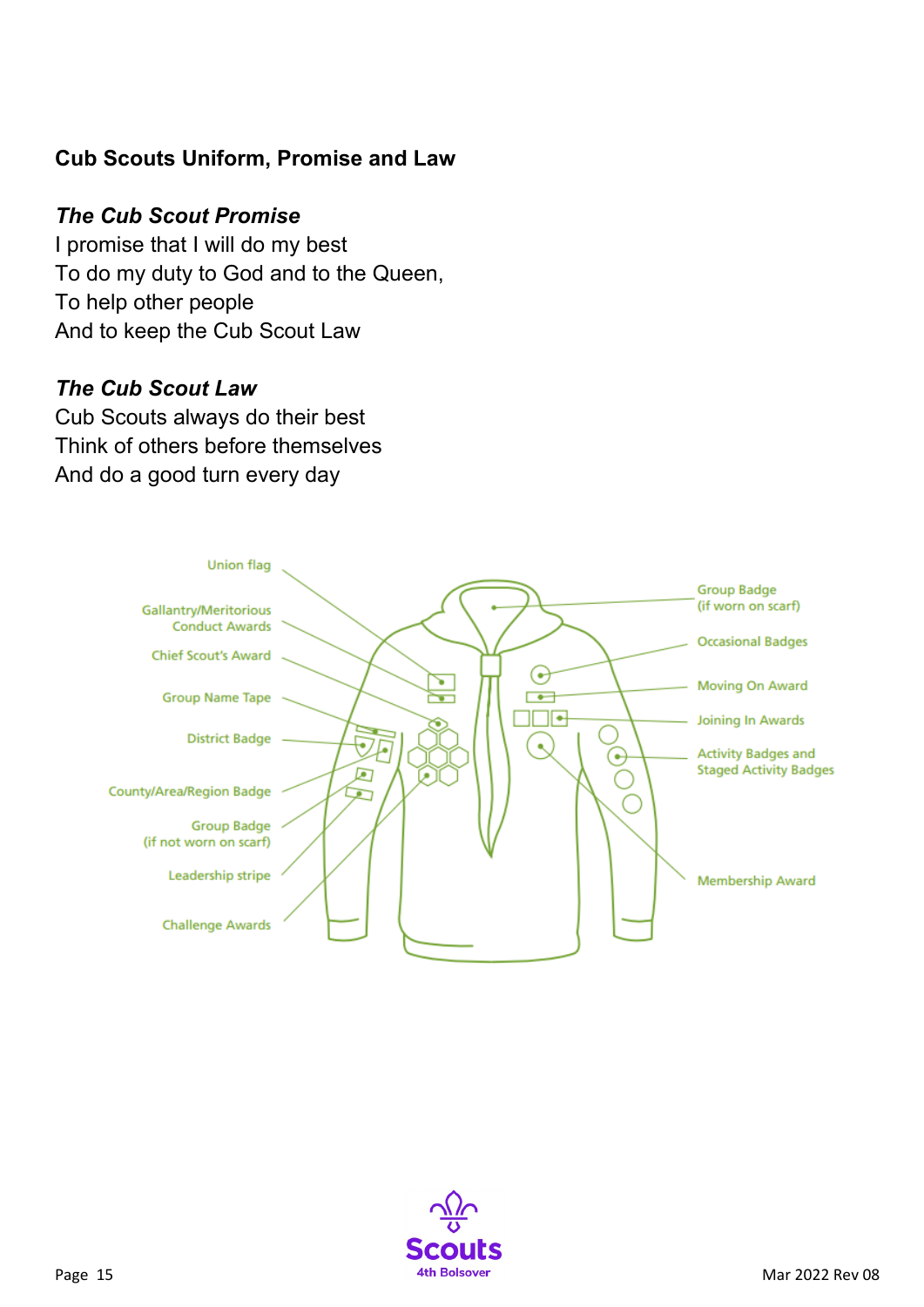## **Scouts Uniform, Promise and Law**

#### *The Scout Promise*

On my honour, I promise that I will do my best, To do my duty to God and to The Queen, To help other people, And to keep the Scout Law

#### *The Scout Law*

- 1) A Scout is to be trusted.
- 2) A Scout is loyal.
- 3) A Scout is friendly and considerate.
- 4) A Scout belongs to the worldwide family of Scouts.
- 5) A Scout has courage in all difficulties.
- 6) A Scout makes good use of time and is careful of possessions and property.
- 7) A Scout has self-respect and respect for others.